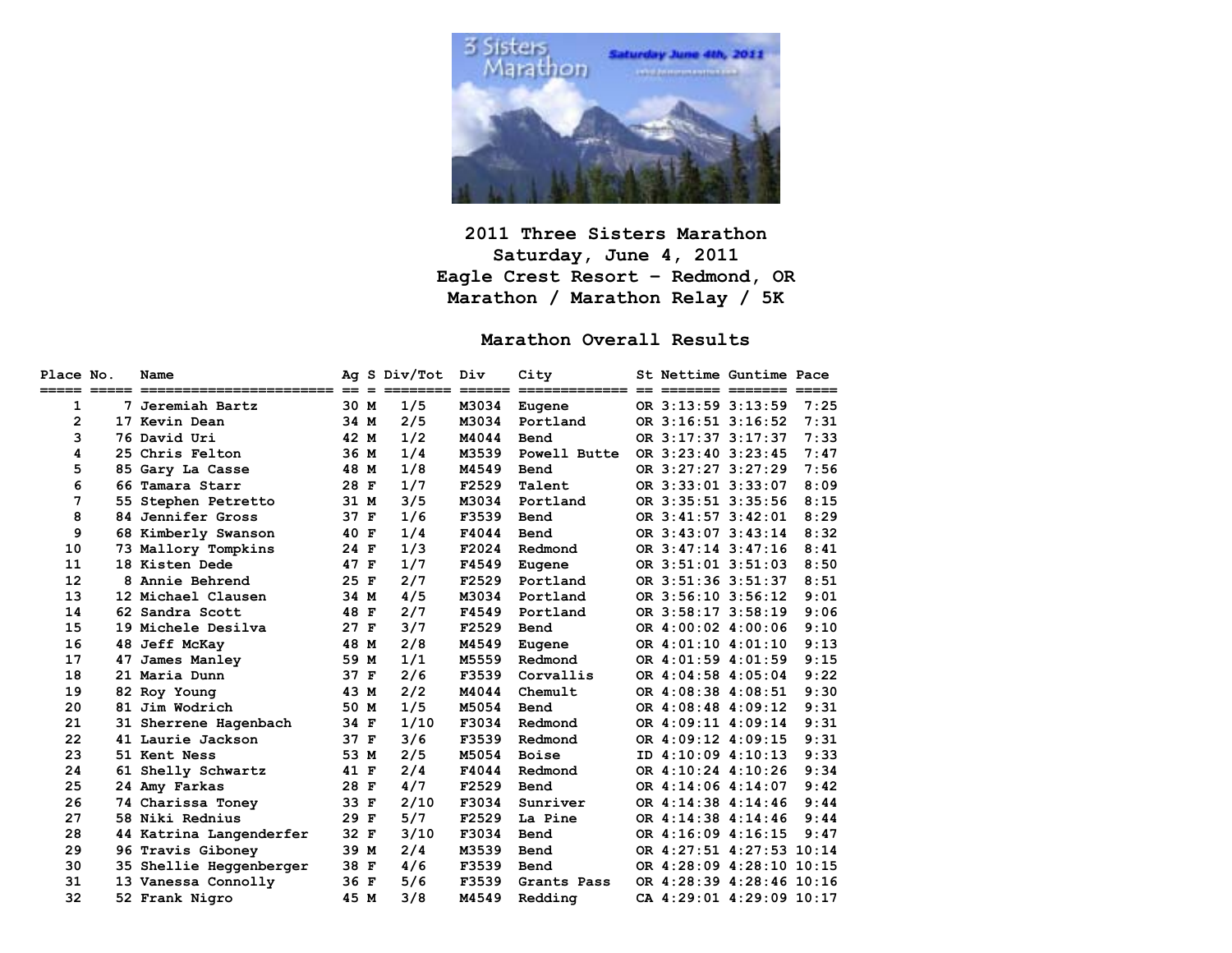| 33 | 29 Wendy Goodwin       | 32 F | 4/10  | F3034 | Portland                               |  | OR 4:31:08 4:31:17 10:22 |  |
|----|------------------------|------|-------|-------|----------------------------------------|--|--------------------------|--|
| 34 | 70 Aaron Tani          | 48 M | 4/8   | M4549 | Bend                                   |  | OR 4:32:36 4:32:41 10:25 |  |
| 35 | 2 Elizabeth Agnew      | 46 F | 3/7   | F4549 | Redmond                                |  | OR 4:33:38 4:33:47 10:27 |  |
| 36 | 37 Korey Hehn          | 19 F | 1/1   | F1519 | Prineville                             |  | OR 4:37:42 4:37:49 10:37 |  |
| 37 | 4 Brad Bailey          | 49 M | 5/8   | M4549 | Bend                                   |  | OR 4:37:48 4:37:54 10:37 |  |
| 38 | 36 Cassey Hehn         | 21 F | 2/3   | F2024 | Prineville                             |  | OR 4:38:01 4:38:08 10:37 |  |
| 39 | 26 Annie Fox           | 29 F | 6/7   | F2529 | Redmond                                |  | OR 4:41:45 4:41:54 10:46 |  |
| 40 | 22 Hank Elliott        | 37 M | 3/4   | M3539 | Redmond                                |  | OR 4:41:45 4:41:55 10:46 |  |
| 41 | 46 Chevelle Malone     | 32 F | 5/10  | F3034 | Cornwall On H NY 4:43:05 4:43:10 10:49 |  |                          |  |
| 42 | 77 Albert Vanderhoeven | 47 M | 6/8   | M4549 | <b>Bend</b>                            |  | OR 4:44:14 4:44:17 10:52 |  |
| 43 | 3 Lauri Armstrong      | 51 F | 1/2   | F5054 | John Day                               |  | OR 4:44:48 4:44:53 10:53 |  |
| 44 | 78 Stephen Waite       | 27 M | 1/3   | M2529 | <b>Bend</b>                            |  | OR 4:47:19 4:47:23 10:59 |  |
| 45 | 63 Michael Shilling    | 51 M | 3/5   | M5054 | Farmingdale                            |  | NJ 4:47:30 4:47:37 10:59 |  |
| 46 | 75 Rebecca Unrein      | 27 F | 7/7   | F2529 | Beaverton                              |  | OR 4:47:53 4:47:54 11:00 |  |
| 47 | 50 Crystal Mooney      | 24 F | 3/3   | F2024 | Redmond                                |  | OR 4:47:54 4:47:54 11:00 |  |
| 48 | 23 Bill Escobar        | 51 M | 4/5   | M5054 | Camarillo                              |  | CA 4:47:56 4:47:57 11:00 |  |
| 49 | 28 Andy Goodwin        | 38 M | 4/4   | M3539 | Portland                               |  | OR 4:48:19 4:48:33 11:01 |  |
| 50 | 67 Randy Stutzman      | 48 M | 7/8   | M4549 | Bend                                   |  | OR 4:51:22 4:51:28 11:08 |  |
| 51 | 80 Ed Weiland          | 50 M | 5/5   | M5054 | Bend                                   |  | OR 4:55:54 4:56:03 11:18 |  |
| 52 | 27 Charles Galles      | 31 M | 5/5   | M3034 | Bend                                   |  | OR 4:57:12 4:57:16 11:21 |  |
| 53 | 89 Sara Rufener        | 31 F | 6/10  | F3034 | Bend                                   |  | OR 4:57:31 4:57:35 11:22 |  |
| 54 | 5 Fausto Baltazar      | 25 M | 2/3   | M2529 | Metolius                               |  | OR 5:02:28 5:02:35 11:33 |  |
| 55 | 14 Jonathan Crawford   | 25 M | 3/3   | M2529 | Sisters                                |  | OR 5:04:50 5:05:00 11:39 |  |
| 56 | 38 Linda Hehn          | 55 F | 1/2   | F5559 | Prineville                             |  | OR 5:19:42 5:19:49 12:13 |  |
| 57 | 90 Mary Radzinski      | 30 F | 7/10  | F3034 | Bend                                   |  | OR 5:23:19 5:23:23 12:21 |  |
| 58 | 30 Darrell Graham      | 45 M | 8/8   | M4549 | Concord                                |  | CA 5:26:26 5:26:29 12:28 |  |
| 59 | 11 Elizabeth Clark     | 46 F | 4/7   | F4549 | Seattle                                |  | WA 5:27:34 5:27:40 12:31 |  |
| 60 | 54 Mari Petersen       | 48 F | 5/7   | F4549 | Bellevue                               |  | WA 5:27:35 5:27:40 12:31 |  |
| 61 | 53 Amy Ohara           | 43 F | 3/4   | F4044 | Vancouver                              |  | WA 5:33:23 5:33:31 12:44 |  |
| 62 | 45 Angie Ludi          | 31 F | 8/10  | F3034 | Redmond                                |  | OR 5:37:07 5:37:13 12:53 |  |
| 63 | 64 Teri Smith          | 39 F | 6/6   | F3539 | Tualatin                               |  | OR 5:39:54 5:40:03 12:59 |  |
| 64 | 15 Jodi Cullen         | 33 F | 9/10  | F3034 | Portland                               |  | OR 5:39:54 5:40:03 12:59 |  |
| 65 | 1 Anne Ferrell         | 48 F | 6/7   | F4549 | Bend                                   |  | OR 5:42:50 5:42:58 13:06 |  |
| 66 | 34 Jim Hawley          | 66 M | 1/2   | M6569 | Boring                                 |  | OR 5:49:29 5:49:33 13:21 |  |
| 67 | 39 Tami Hudson         | 41 F | 4/4   | F4044 | Redmond                                |  | OR 5:55:09 5:55:18 13:34 |  |
| 68 | 6 John Baricevic       | 61 M | 1/1   | M6064 | Rolling Hills CA 5:57:51 5:57:58 13:40 |  |                          |  |
| 69 | 57 Bernadette Langdon  | 57 F | 2/2   | F5559 | Portland                               |  | OR 5:59:02 5:59:05 13:43 |  |
| 70 | 49 Karin Monger        | 34 F | 10/10 | F3034 | Redmond                                |  | OR 6:00:10 6:00:17 13:46 |  |
| 71 | 42 Lola Johnson        | 54 F | 2/2   | F5054 | Gresham                                |  | OR 6:08:11 6:08:16 14:04 |  |
| 72 | 40 Robert Huskey       | 65 M | 2/2   | M6569 | <b>Bend</b>                            |  | OR 6:09:51 6:09:58 14:08 |  |
| 73 | 60 Marquerite Saslow   | 65 F | 1/1   | F6569 | Sisters                                |  | OR 7:20:20 7:20:23 16:49 |  |
| 74 | 65 Shelly Stark        | 46 F | 7/7   | F4549 | Sisters                                |  | OR 8:33:07 8:33:19 19:36 |  |

## **Marathon Results By Age Group**

| 1 Korey Hehn               | 19, 4:37:49, 10:37 |      |                     |                    |
|----------------------------|--------------------|------|---------------------|--------------------|
| FEMALE AGE GROUP: 20 TO 24 |                    |      |                     |                    |
| 1 Mallory Tompkins         | 24 3:47:16 8:41    |      | 3 Crystal Mooney    | 24 4:47:54 11:00   |
| 2 Cassey Hehn              | 21, 4:38:08, 10:37 |      |                     |                    |
| MALE AGE GROUP: 25 TO 29   |                    |      |                     |                    |
| 1 Stephen Waite            | 27 4:47:23 10:59   |      | 3 Jonathan Crawford | 25.5:05:00.11:39   |
| 2 Fausto Baltazar          | 25.5:02:35.11:33   |      |                     |                    |
| FEMALE AGE GROUP: 25 TO 29 |                    |      |                     |                    |
| 1 Tamara Starr             | 28 3:33:07         | 8:09 | 5 Niki Rednius      | 29, 4:14:46, 9:44  |
| 2 Annie Behrend            | 25 3:51:37 8:51    |      | 6 Annie Fox         | 29, 4:41:54, 10:46 |

**FEMALE AGE GROUP: 16 TO 19**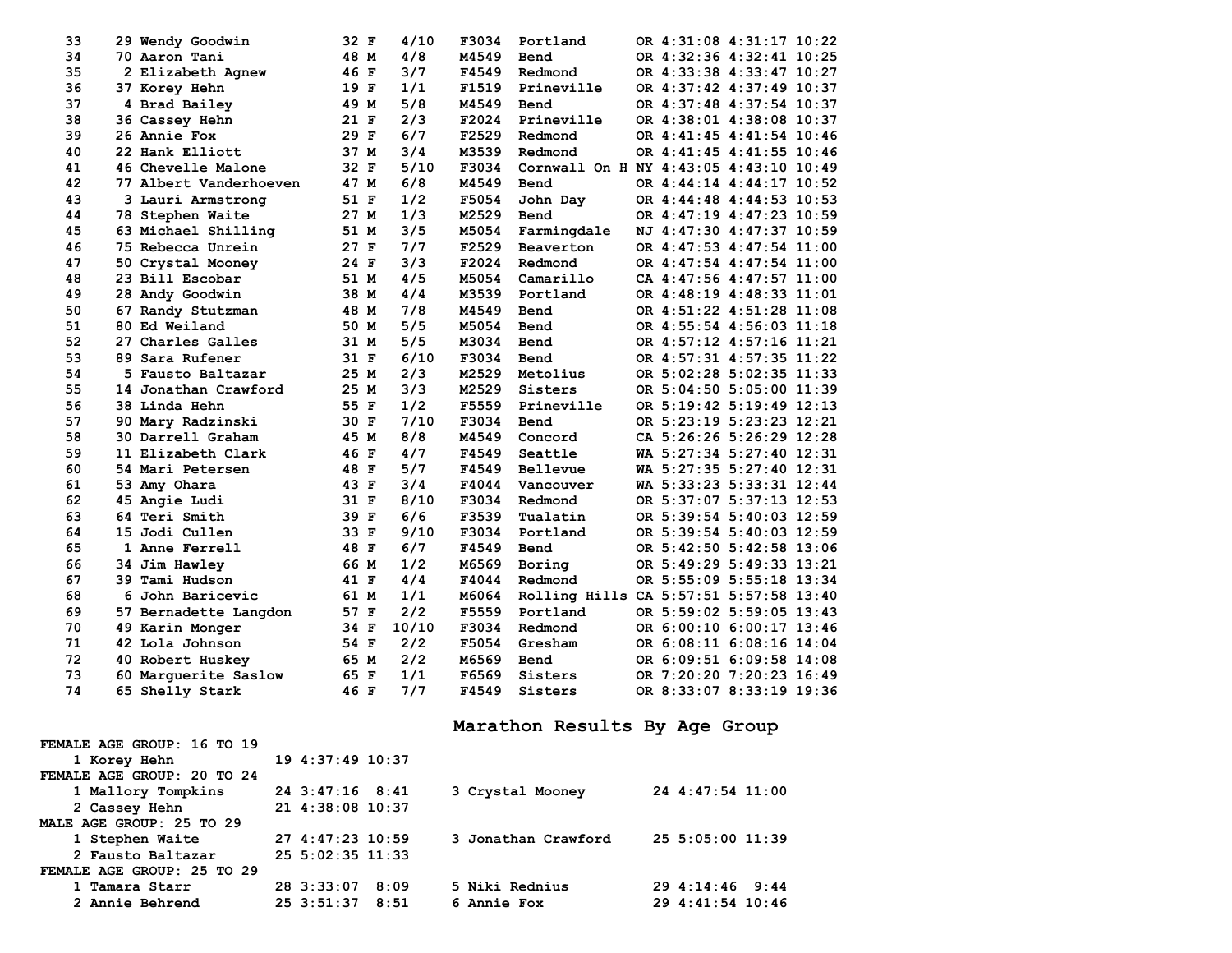| 3 Michele Desilva          | 27 4:00:06       | 9:10 | 7 Rebecca Unrein                          | 27 4:47:54 11:00   |
|----------------------------|------------------|------|-------------------------------------------|--------------------|
| 4 Amy Farkas               | 28 4:14:07       | 9:42 |                                           |                    |
| MALE AGE GROUP: 30 TO 34   |                  |      |                                           |                    |
| 1 Jeremiah Bartz           | 30 3:13:59       | 7:25 | 4 Michael Clausen                         | 34 3:56:12 9:01    |
| 2 Kevin Dean               | 34 3:16:52       | 7:31 | 5 Charles Galles                          | 31 4:57:16 11:21   |
| 3 Stephen Petretto         | 31 3:35:56       | 8:15 |                                           |                    |
| FEMALE AGE GROUP: 30 TO 34 |                  |      |                                           |                    |
| 1 Sherrene Hagenbach       | 34 4:09:14       | 9:31 | 6 Sara Rufener                            | 31 4:57:35 11:22   |
| 2 Charissa Toney           | 33 4:14:46       | 9:44 | 7 Mary Radzinski                          | 30 5:23:23 12:21   |
| 3 Katrina Langenderfer     | 32 4:16:15       | 9:47 | 8 Angie Ludi                              | 31 5:37:13 12:53   |
| 4 Wendy Goodwin            | 32 4:31:17 10:22 |      | 9 Jodi Cullen                             | 33 5:40:03 12:59   |
| 5 Chevelle Malone          | 32 4:43:10 10:49 |      | 10 Karin Monger                           | 34 6:00:17 13:46   |
| MALE AGE GROUP: 35 TO 39   |                  |      |                                           |                    |
| 1 Chris Felton             | 36 3:23:45       | 7:47 | 3 Hank Elliott                            | 37 4:41:55 10:46   |
| 2 Travis Giboney           | 39 4:27:53 10:14 |      | 4 Andy Goodwin                            | 38 4:48:33 11:01   |
| FEMALE AGE GROUP: 35 TO 39 |                  |      |                                           |                    |
| 1 Jennifer Gross           | 37 3:42:01       | 8:29 | 4 Shellie Heggenberger $38$ 4:28:10 10:15 |                    |
| 2 Maria Dunn               | 37 4:05:04       | 9:22 | 5 Vanessa Connolly                        | 36 4:28:46 10:16   |
| 3 Laurie Jackson           | 37 4:09:15       | 9:31 | 6 Teri Smith                              | 39 5:40:03 12:59   |
| MALE AGE GROUP: 40 TO 44   |                  |      |                                           |                    |
| 1 David Uri                | 42 3:17:37       | 7:33 | 2 Roy Young                               | 43 4:08:51<br>9:30 |
| FEMALE AGE GROUP: 40 TO 44 |                  |      |                                           |                    |
| 1 Kimberly Swanson         | 40 3:43:14       | 8:32 | 3 Amy Ohara                               | 43 5:33:31 12:44   |
| 2 Shelly Schwartz          | 41 4:10:26       | 9:34 | 4 Tami Hudson                             | 41 5:55:18 13:34   |
| MALE AGE GROUP: 45 TO 49   |                  |      |                                           |                    |
| 1 Gary La Casse            | 48 3:27:29       | 7:56 | 5 Brad Bailey                             | 49 4:37:54 10:37   |
| 2 Jeff McKay               | 48 4:01:10       | 9:13 | 6 Albert Vanderhoeven                     | 47 4:44:17 10:52   |
| 3 Frank Nigro              | 45 4:29:09 10:17 |      | 7 Randy Stutzman                          | 48 4:51:28 11:08   |
| 4 Aaron Tani               | 48 4:32:41 10:25 |      | 8 Darrell Graham                          | 45 5:26:29 12:28   |
| FEMALE AGE GROUP: 45 TO 49 |                  |      |                                           |                    |
| 1 Kisten Dede              | 47 3:51:03 8:50  |      | 5 Mari Petersen                           | 48 5:27:40 12:31   |
| 2 Sandra Scott             | 48 3:58:19       | 9:06 | 6 Anne Ferrell                            | 48 5:42:58 13:06   |
| 3 Elizabeth Agnew          | 46 4:33:47 10:27 |      | 7 Shelly Stark                            | 46 8:33:19 19:36   |
| 4 Elizabeth Clark          | 46 5:27:40 12:31 |      |                                           |                    |
| MALE AGE GROUP: 50 TO 54   |                  |      |                                           |                    |
| 1 Jim Wodrich              | 50 4:09:12       | 9:31 | 4 Bill Escobar                            | 51 4:47:57 11:00   |
| 2 Kent Ness                | 53 4:10:13       | 9:33 | 5 Ed Weiland                              | 50 4:56:03 11:18   |
|                            | 51 4:47:37 10:59 |      |                                           |                    |
| 3 Michael Shilling         |                  |      |                                           |                    |
| FEMALE AGE GROUP: 50 TO 54 |                  |      |                                           |                    |
| 1 Lauri Armstrong          | 51 4:44:53 10:53 |      | 2 Lola Johnson                            | 54 6:08:16 14:04   |
| MALE AGE GROUP: 55 TO 59   |                  |      |                                           |                    |
| 1 James Manley             | 59 4:01:59 9:15  |      |                                           |                    |
| FEMALE AGE GROUP: 55 TO 59 |                  |      |                                           |                    |
| 1 Linda Hehn               | 55 5:19:49 12:13 |      | 2 Bernadette Langdon                      | 57 5:59:05 13:43   |
| MALE AGE GROUP: 60 TO 64   |                  |      |                                           |                    |
| 1 John Baricevic           | 61 5:57:58 13:40 |      |                                           |                    |
| MALE AGE GROUP: 65 TO 69   |                  |      |                                           |                    |
| 1 Jim Hawley               | 66 5:49:33 13:21 |      | 2 Robert Huskey                           | 65 6:09:58 14:08   |
| FEMALE AGE GROUP: 65 TO 69 |                  |      |                                           |                    |
| 1 Marquerite Saslow        | 65 7:20:23 16:49 |      |                                           |                    |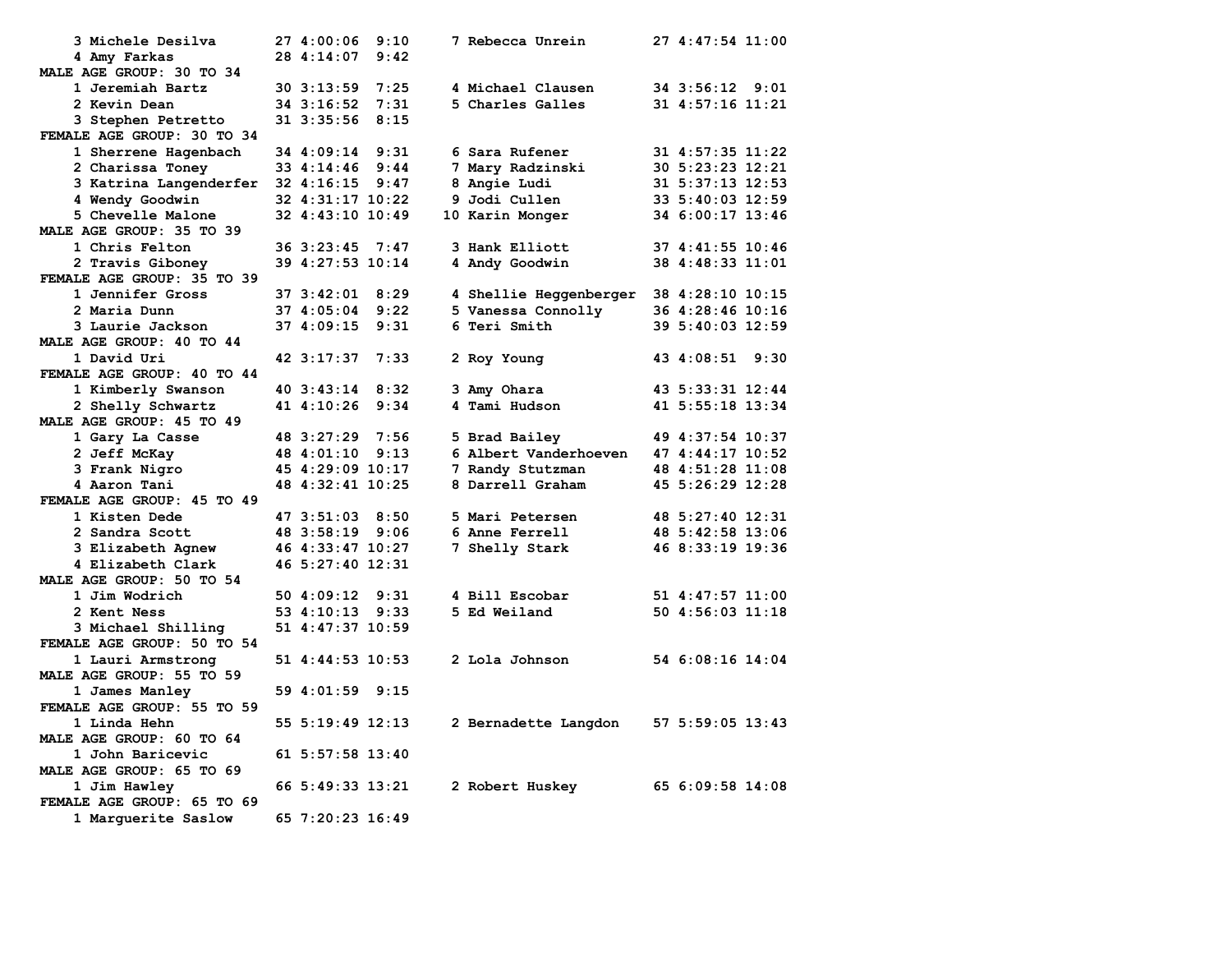# **Marathon Relay Results Team Divisions: 1=Male 2=Female 3=Coed**

| Place Team Name        | Tdi/Tot |                | <b>Tdiv# Teammember1</b>          | Teammember2           | Teammember3           | Teammember4           | Teammember5           | Time              | Pace |
|------------------------|---------|----------------|-----------------------------------|-----------------------|-----------------------|-----------------------|-----------------------|-------------------|------|
| =====================  |         |                | --------------------              | ===================== | ===================== | ===================== | ===================== | =======           |      |
| 1 Worst Case Scenario  | 1/10    | 3              | Robert Foreman                    | Jarad Hass            | Bob Hawkins           | Dan Poet              | Rachel Poet           | $3:19:41$ 7:38    |      |
| 2 Terrinfam            | 2/10    | $_{\rm 3}$     | Jacob Christensen                 | Karli Christensen     | Joe Sneddon           | Cory Wright           | Terri Wright          | $3:45:35$ 8:37    |      |
| 3 Theoretical Burritos | 3/10    | -3             | Sarah Alejandrino                 | Robin Brown           | Liska Havel           | Alex Nero             | Stevie Thurin         | $3:49:24$ 8:46    |      |
| 4 Wasted Potential     | 4/10    | 3              | Ami Garibav                       | Nathan Garibav        | Jason Gault           | Krista Gault          | Hope Storey           | $3:59:03$ 9:08    |      |
| 5 The Fab Five         | 5/10    | 3              | Andrew Nelson                     | Patrick Orr           | Rebecca Sands         | <b>Tyson Sands</b>    |                       | $4:01:43$ 9:14    |      |
| 6 5th Wheelers         | 6/10    | 3              | Cheryl Cox                        | Matt Cox              | Susie Hayes           | Jessica Morgan        | Tate Morgan           | $4:03:34$ $9:18$  |      |
| 7 The Above Averages   | 7/10    |                | Anne Bentley                      | Olivia Horgan         | Stuart Mlkin          | Sonya Salanti         | Crispin Wong          | $4:06:37$ 9:25    |      |
| 8 Running Sistas       | 1/3     |                | Angelina Anello-Denn Mayra Dennis |                       | Becky Fuller          | Michelle Martin       | Amanda Ring           | $4:10:51$ 9:35    |      |
| 9 Turtle Stampede      | 8/10    |                | Casey Bayes                       | Sara Bayes            | Tammy Bersin          | Eric Padilla          | Jon Walker            | $4:11:45$ 9:37    |      |
| 10 Team Fueckburn      | 9/10    | 3              | Curt Blackburn                    | Kaeko Blackburn       | <b>Toni Feist</b>     | Susie Hueckman        | Todd Hueckman         | $4:25:09$ 10:08   |      |
| 11 This Side Of 40     | 10/10   | 3              | Danette Gibonev                   | Travis Gibonev        | Angie Yon             | Jim Yon               |                       | $4:25:25$ 10:08   |      |
| 12 Sisters On The Run  | 2/3     | $\overline{2}$ | Catherine Anthony                 | Robyn Bassett         | Katherine Carlos      | Megan Kunkel          | <b>Heidi Heller</b>   | $4:34:18$ $10:29$ |      |
| 13 Untethered Soles    | 3/3     |                | Jill Bolm                         | Lynette Hawkins       | Deelynn Huhnholz      | Pam Miller            | Linda Sullivan        | $5:14:59$ 12:02   |      |

#### **5K Overall Results**

| Place No. |             | Name                             |                   |              | Ag S Div/Tot | Div                                                       | City             |           | <b>St Time</b>  | Pace            |
|-----------|-------------|----------------------------------|-------------------|--------------|--------------|-----------------------------------------------------------|------------------|-----------|-----------------|-----------------|
|           | ===== ===== | ------------------------         | $==$              | $=$          |              | $\qquad \qquad \equiv \equiv \equiv \equiv \equiv \equiv$ | ===========      | $=$       | =======         | $=====$         |
| 1         |             | 142 Kevin Graham                 | 17 M              |              | 1/1          | M1519                                                     | Bend             | <b>OR</b> | 21:19           | 6:52            |
| 2         |             | 140 Camilla Albrecht             | 38 F              |              | 1/6          | F3539                                                     | Vancouver        | WA        | 23:06           | 7:27            |
| 3         |             | 108 Gretchen Duerst              | 29 F              |              | 1/4          | F2529                                                     | <b>Bend</b>      | OR.       | 24:04           | 7:45            |
| 4         |             | 116 Matt Heberling               | 33 M              |              | 1/2          | M3034                                                     | Bend             | <b>OR</b> | 24:05           | 7:45            |
| 5         |             | 117 Brendan Hochstein            | 29 M              |              | 1/1          | M2529                                                     | Albuquerque      | <b>NM</b> | 25:17           | 8:09            |
| 6         |             | 86 Liam Elliott                  | $12 \overline{ }$ | M            |              |                                                           | Bend             | OR.       | 25:34           | 8:14            |
| 7         |             | 83 Hans Elliott                  | 12 M              |              |              |                                                           | Bend             | <b>OR</b> | 25:34           | 8:14            |
| 8         |             | 104 Claudia Christensen          | 32 F              |              | 1/2          | F3034                                                     | Redmond          | <b>OR</b> | 26:57           | 8:41            |
| 9         |             | 141 Bill Kassing                 | 39 M              |              | 1/2          | M3539                                                     | <b>Bend</b>      | <b>OR</b> | 27:17           | 8:47            |
| 10        |             | 128 David Shallenberger          | 34 M              |              | 2/2          | M3034                                                     | Pleasant Grov UT |           | 28:44           | 9:15            |
| 11        |             | 139 Kayne Young                  | 47                | м            | 1/3          | M4549                                                     | Camas            | WA        | 28:44           | 9:15            |
| 12        |             | 112 Sue Hagerty                  | 42 F              |              | 1/4          | F4044                                                     | Terrebonne       | OR.       | $31:03$ $10:00$ |                 |
| 13        |             | 106 Tristin Coppin               | 39 F              |              | 2/6          | F3539                                                     | <b>Bend</b>      | OR.       |                 | $31:13$ $10:03$ |
| 14        |             | 100 Jennifer Smith               | 39 F              |              | 3/6          | F3539                                                     | Bend             | OR.       | $31:31$ $10:09$ |                 |
| 15        |             | 124 Lauren Ridolph               | 41 F              |              | 2/4          | F4044                                                     | Bend             | <b>OR</b> | $31:59$ $10:18$ |                 |
| 16        |             | 123 Landon McGraw                | 08 M              |              |              |                                                           | Bend             | <b>OR</b> | $35:44$ $11:31$ |                 |
| 17        |             | 109 Patty Dugger                 | 58 F              |              | 1/2          | F5559                                                     | Ridgefield       | <b>WA</b> | $35:45$ $11:31$ |                 |
| 18        |             | 133 Carolyn Stone                | 49 F              |              | 1/1          | F4549                                                     | Boardman         | <b>OR</b> | $36:03$ 11:36   |                 |
| 19        |             | 138 McKenzie Wheeler-Manley 05 F |                   |              |              |                                                           | Redmond          | <b>OR</b> | $36:41$ $11:49$ |                 |
| 20        |             | 114 Celeste Harding              | 35 F              |              | 4/6          | F3539                                                     | Redmond          | OR.       | 36:50 11:52     |                 |
| 21        |             | 115 Lauren Harding               | 05 F              |              |              |                                                           | Redmond          | OR.       | 36:51 11:52     |                 |
| 22        |             | 199 Ryan Beard                   | 37 M              |              | 2/2          | M3539                                                     | Crooked River OR |           | $37:45$ 12:09   |                 |
| 23        |             | 131 Uriahs Smith                 | 15                | M            |              |                                                           | <b>Bend</b>      | OR.       | $37:46$ 12:10   |                 |
| 24        |             | 130 Rich Smith                   | 64 M              |              | 1/1          | M6064                                                     | Bend             | <b>OR</b> | $37:48$ 12:10   |                 |
| 25        |             | 118 Violeta Karr                 | 41 F              |              | 3/4          | F4044                                                     | Redmond          | <b>OR</b> | $38:12$ $12:18$ |                 |
| 26        |             | 129 Dan Smith                    | 46 M              |              | 2/3          | M4549                                                     | Bend             | <b>OR</b> | 38:24 12:22     |                 |
| 27        |             | 110 Mike Dunn                    | 67 M              |              | 1/1          | M6569                                                     | Corvallis        | <b>OR</b> | 39:19 12:40     |                 |
| 28        |             | 122 Tony Lochner                 | 09 M              |              |              |                                                           | Redmond          | <b>OR</b> | 39:47 12:49     |                 |
| 29        |             | 121 Joey Lochner                 | 49 M              |              | 3/3          | M4549                                                     | Redmond          | <b>OR</b> | 39:49 12:49     |                 |
| 30        |             | 111 Amy Fitzgerald               | 25 F              |              | 2/4          | F2529                                                     | Redmond          | <b>OR</b> | 39:57 12:52     |                 |
| 31        |             | 134 Sheri Storey                 | 31 F              |              | 2/2          | F3034                                                     | Prineville       | <b>OR</b> | 41:42 13:26     |                 |
| 32        |             | 107 Cathy Degrood                | 58 F              |              | 2/2          | F5559                                                     | Selah            | WA        | 42:03 13:32     |                 |
| 33        |             | 105 Charcie Clock                | 38                | $\mathbf{F}$ | 5/6          | F3539                                                     | Portland         | <b>OR</b> | 43:08 13:53     |                 |
| 34        |             | 127 Bob Scott                    | 50 M              |              | 1/1          | M5054                                                     | Portland         | OR.       | 43:08 13:53     |                 |